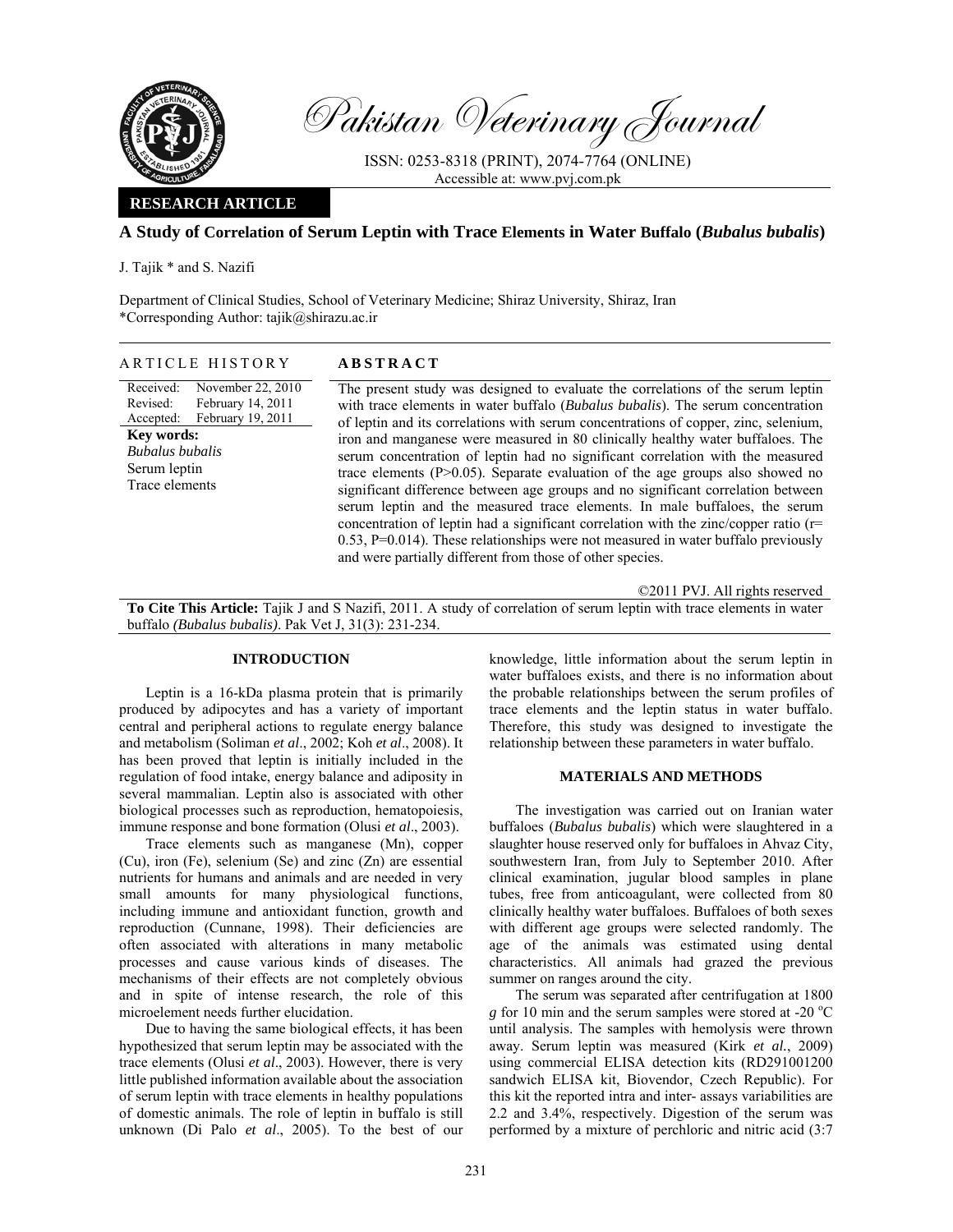ratios respectively). Manganese, copper, iron, selenium and zinc were measured using an atomic absorption spectrophotometer (Shimadzo AA-670, Kyoto, Japan) (Badiei *et al*., 2006).

Statistical analysis was performed using SPSS12 (Illinois, Chicago). Correlations of the serum leptin with serum trace elements were analyzed by Pearson's correlation tests. Two sample t-tests were used to detect differences in the parameters between the two sexes. Analysis of variance (ANOVA) tests were used to compare the measured factors between the different age groups of water buffaloes. Differences were considered significant at P<0.05.

## **RESULTS**

Overall, 21 male buffaloes and 59 female buffaloes were sampled. The average ages (mean±SEM) of the male and female buffaloes were 3.5±0.395 and 7.11±0.488 years, respectively. The average age of the female buffaloes was significantly more than the male buffaloes (P<0.01). The serum concentration of leptin was 7.26±0.16 ng/ml. There were no significant differences between the male and female buffaloes in the serum concentrations of leptin and the measured trace elements. The results of the measurement of the serum concentrations of the leptin and the measured trace elements are shown in Table 1.

Serum concentration of leptin had no significant correlation with manganese, copper, iron, selenium, zinc, and zinc to copper ratio, and there was no significant correlation with age. The results of the measurement of the correlations between the serum concentrations of the measured trace elements and leptin are shown in Table 2.

The buffaloes were divided into three groups according to their age as G1  $\leq$ 2 years, 2 years  $\leq$ 5 years and, G3> 5 years. The correlations of serum leptin with measured trace elements were measured in each of the age groups separately. No significant difference between either sex nor any significant correlation between serum leptin and the measured trace elements was found (P>0.05). The serum concentrations of leptin and the measured trace elements had no significant differences between age groups. Because of the unequal variances, the Kruskal-Wallis test was used to compare Cu between the three age groups. This showed that the differences were marginally significant (P=0.055).

Both sexes were evaluated separately. In male buffaloes, serum concentration of leptin had a significant correlation with zinc/copper ratio ( $r = 0.53$ ,  $P=0.014$ ). Serum leptin also had a significant correlation with age  $(r= 0.545, P=0.011)$ . The serum concentration of leptin

had a significant difference between age groups (P=0.045). A post hoc Bonferroni test showed that the serum leptin of the G3 group was significantly more than G1 group ( $P=0.06$ ).

#### **DISCUSSION**

Although the relationship of serum leptin with some of the measured trace elements has been investigated in some species, to the best of our knowledge, there has been no previous research regarding these correlations in water buffalo.

Zinc is essential for the function of more than 200 enzymes, and Zn-containing enzymes are found in metabolic pathways involved in lipid metabolism (Cunnane, 1988). It has been demonstrated that in different species, the administration of leptin increases energy expenditure and decreases appetite. Zinc also affects the appetite regulation and zinc deficiency decreases the appetite, while zinc supplementation increases the appetite (Mantozoros *et al*., 1998). It is postulated that zinc status influences the regulation of the appetite and metabolism by influencing the leptin system of mice (Tallman and Taylor, 2003). Zinc acts as a cofactor and regulates the expression of several genes and may affect leptin production directly by regulating gene expression, and/or indirectly by affecting circulating concentrations of IL-2 and TNF-α (Mantozoros *et al*., 1998; Marreiro *et al*., 2006). There are some controversies regarding the relationship of the serum concentration of leptin with serum zinc (Taghdir *et al*., 2010). A negative correlation between plasma leptin and Zn levels has been found in some studies on healthy humans (Canatan *et al*., 2004; Chen *et al*., 2000). However, similar to our results, no significant relationship between these was reported in some experiments on healthy humans (Olusi *et al*., 2003; Taghdir *et al*., 2010). The same controversies were reported about the change in serum leptin following Zn supplementation in humans (Chen *et al*., 2000; Marreiro *et al*., 2006; Taghdir *et al*., 2010). In rats, serum leptin and leptin mRNA levels in inguinal adipocytes showed a tendency to increase during the Zn-depletion period and decreased back during the Zn-repletion period. However, change in leptin mRNA in abdominal adipocytes during Zn-depletion and Zn-repletion periods had a different pattern (Lee *et al*., 2003). It is proposed that the relationship of serum concentrations of leptin and Zn may be different between healthy individuals, and individuals that are affected by different diseases (Taghdir *et al*., 2010). On the other hand, the relationships may be different among species.

**Table 1:** The concentration (Mean±SEM) of serum leptin, copper, zinc, selenium, iron and manganese in water buffaloes (*Bubalus bubalis*).

| Number of | Leptin                                        | Copper               | Zinc                                                                                                                           | Selenium             | Iron                            | Manganese            | Zinc/                                                                                                                                                                                                     |
|-----------|-----------------------------------------------|----------------------|--------------------------------------------------------------------------------------------------------------------------------|----------------------|---------------------------------|----------------------|-----------------------------------------------------------------------------------------------------------------------------------------------------------------------------------------------------------|
| buffaloes | (ng/ml)                                       | $(\mu \text{mol/L})$ | $(\mu \text{mol/L})$                                                                                                           | $(\mu \text{mol/L})$ | $(\mu \text{mol/L})$            | $(\mu \text{mol/L})$ | copper                                                                                                                                                                                                    |
| 80        |                                               | $0.59 \pm 0.05$      | $3.13 \pm 0.26$                                                                                                                | $0.18 \pm 0.016$     | $3.06 + 0.2$                    | $0.057 \pm 0.005$    | $7.99 \pm 1.26$                                                                                                                                                                                           |
| 21        | $7.14 \pm 0.3$                                | $0.74 \pm 0.17$      | $2.82 \pm 0.49$                                                                                                                | $0.097 \pm 0.019$    | $2.68 \pm 0.38$                 | $0.05 \pm 0.006$     | $6.13 \pm 1.45$                                                                                                                                                                                           |
| 59        |                                               |                      |                                                                                                                                |                      |                                 |                      | $8.67 \pm 1.64$                                                                                                                                                                                           |
| 16        |                                               |                      | $2.91 + 0.62$                                                                                                                  |                      |                                 |                      | $4.54 \pm 0.81$                                                                                                                                                                                           |
| 24        | $7.33 \pm 0.3$                                | $0.6 \pm 0.065$      |                                                                                                                                |                      |                                 |                      | $8.42 \pm 3.38$                                                                                                                                                                                           |
| 40        |                                               |                      | $3.37 \pm 0.4$                                                                                                                 |                      |                                 |                      | 9.16±1.41                                                                                                                                                                                                 |
|           | $\star$ The difference is desificant (BzQ QE) |                      | $7.26 \pm 0.16$<br>$7.3 \pm 0.19$ $0.53 \pm 0.04$<br>$7.07 \pm 0.31$ * $0.85 \pm 0.22$<br>$0.47 \pm 0.043$<br>$7.3 \pm 0.23$ * |                      | $3.24\pm0.032$ 0.126 $\pm$ 0.02 |                      | $3.2 \pm 0.28$ 0.059 $\pm$ 0.007<br>$0.08\pm0.024$ 3.68 $\pm0.63$ 0.052 $\pm0.007$<br>$2.9\pm0.44$ 0.0106 $\pm$ 0.023 2.71 $\pm$ 0.24 0.071 $\pm$ 0.016<br>$0.13\pm0.026$ 3.02 $\pm0.27$ 0.051 $\pm0.005$ |

**\*** The difference is significant (P<0.05)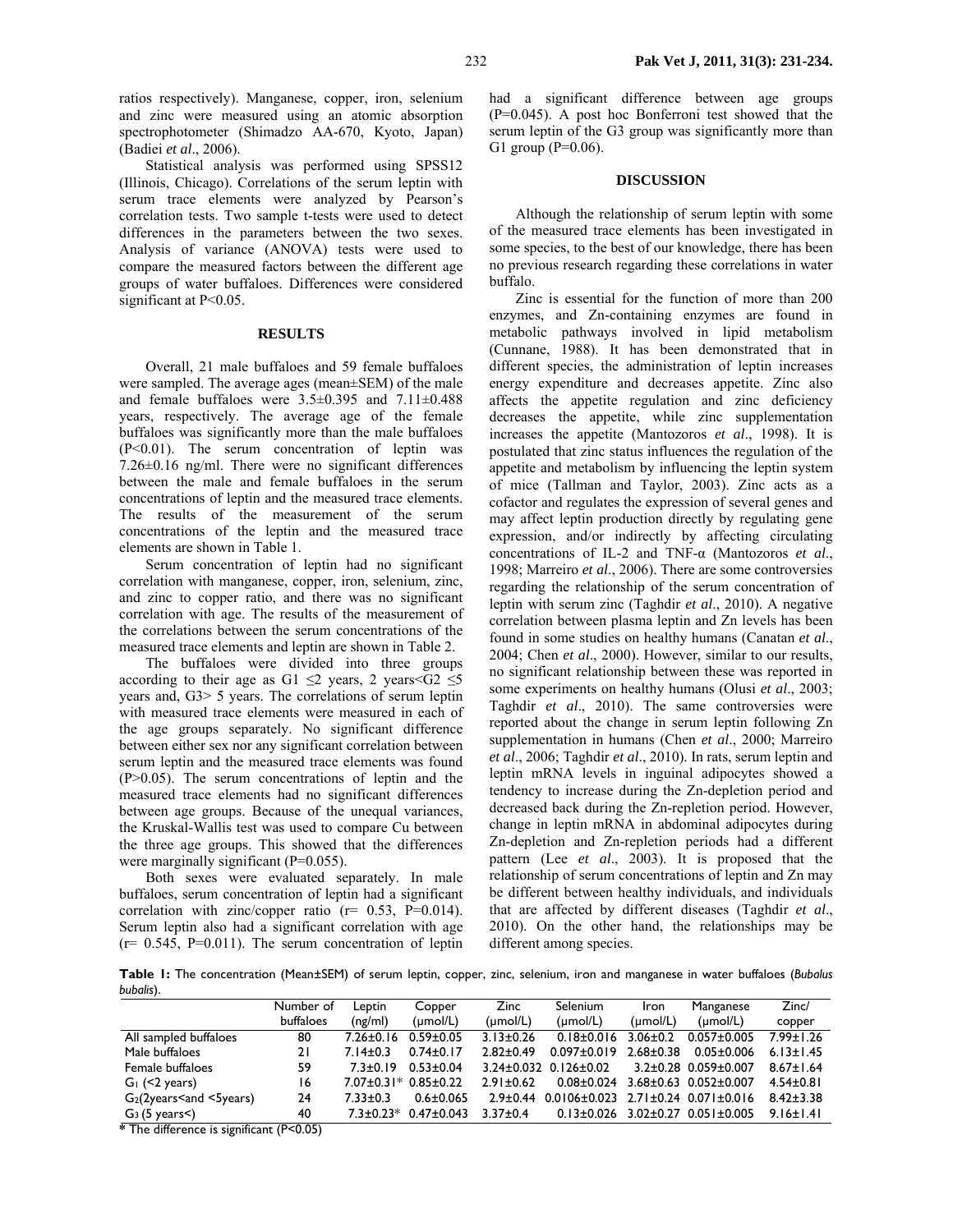| Table 2: Correlations of serum concentration of leptin with measured trace elements in water buffaloes (Bubalus bubalis) |  |
|--------------------------------------------------------------------------------------------------------------------------|--|
|--------------------------------------------------------------------------------------------------------------------------|--|

|                                          | Number of   | Relationship of leptin with trace elements |             |              |             |             |              |  |
|------------------------------------------|-------------|--------------------------------------------|-------------|--------------|-------------|-------------|--------------|--|
|                                          | buffaloes   | Copper                                     | Zinc        | Selenium     | <b>Iron</b> | Manganese   | Zinc/ copper |  |
| All sampled buffaloes                    | 80          | $r = -0.08$                                | $r = 0.06$  | $r = 0.04$   | $r = -0.03$ | $r=0.1$     | $r=0.1$      |  |
|                                          |             | P > 0.05                                   | P > 0.05    | P > 0.05     | P > 0.05    | P > 0.05    | P > 0.05     |  |
| Male buffaloes                           | 21          | $r = -0.17$                                | $r = 0.17$  | $r = 0.17$   | $r = 0.02$  | $r = 0.08$  | $r = 0.53*$  |  |
|                                          |             | P > 0.05                                   | P > 0.05    | P > 0.05     | P > 0.05    | P > 0.05    | $P = 0.014$  |  |
| Female buffaloes                         | 59          | $r = 0.03$                                 | $r = 0.025$ | $r = -0.004$ | $r = -0.06$ | $r=0.1$     | $r = 0.018$  |  |
|                                          |             | P > 0.05                                   | P > 0.05    | P > 0.05     | P > 0.05    | P > 0.05    | P > 0.05     |  |
| $GI$ (<2 years)                          | 16          | $r = -0.14$                                | $r = -0.07$ | $r = -0.08$  | $r = 0.22$  | $r = 0.07$  | $r = 0.277$  |  |
|                                          |             | P > 0.05                                   | P > 0.05    | P > 0.05     | P > 0.05    | P > 0.05    | P > 0.05     |  |
| $G2(2)$ years $\leq$ and $\leq$ 5 years) | 24          | $r = 0.21$                                 | $r = 0.07$  | $r = 0.31$   | $r = -0.29$ | $r = 0.21$  | $r = -0.05$  |  |
|                                          |             | P > 0.05                                   | P > 0.05    | P > 0.05     | P > 0.05    | P > 0.05    | P > 0.05     |  |
| $G3$ (5 years $\leq$ )                   | 40<br>$  -$ | $r = -0.21$                                | $r=0.1$     | $r = -0.08$  | $r = -0.03$ | $r = 0.025$ | $r = 0.255$  |  |
| .<br>$\sim$                              |             | P > 0.05                                   | P > 0.05    | P > 0.05     | P > 0.05    | P > 0.05    | P > 0.05     |  |

\* The correlation is significant (P<0.05)

According to our results, the serum concentration of leptin had no significant correlation with serum Cu. Olusi *et al*. (2003) reported a positive correlation between the serum leptin level and serum copper, but not the serum zinc level in healthy adult humans. They proposed that copper may be involved in leptin metabolism or leptin may be a regulator of copper metabolism. They believe that because copper is a component of many enzymes, it is likely that it will be involved in the synthesis of leptin, and copper deficiency may result in decreased leptin production. However, this relationship was not reported in other studies on humans (Canatan *et al*., 2004).

We found a significant correlation between serum concentration of leptin and zinc/copper ratio without any significant correlation of leptin with Zn or Cu. Copper and Zn have been proposed as the probable mediators of leptin regulation in humans and rodents, although results are controversial (Casimiro-Lopes *et al*., 2009). Significant correlation between the serum concentration of leptin and the zinc/copper ratio in human has been reported by other authors (Olusi *et al*., 2003; Canatan *et al*., 2004) and some researchers presented a hypothesis that a relative or an absolute deficiency of copper characterized by a high ratio of zinc to copper may be a major etiological factor in leptin metabolism (Olusi *et al*., 2003). However, similar to our results, lack of a significant correlation between the serum concentration of leptin with zinc or copper has been reported in different studies and it seems that the zinc/copper ratio may be more important in leptin metabolism than these separately. On the other hand, only in male buffaloes was the correlation between serum leptin and Zn/Cu ratio significant. Ban-Tokuda *et al*. (2007) proposed the difference in the body fat accumulation due to sex hormones and different sex maturity time as the probable cause of the difference between sexes of crossbred water buffaloes and Brahman cattle in the leptin metabolism.

The probable roles of Fe, Se and Mn in the leptin metabolism are less well-defined. It was suggested that leptin may be involved in erythropoiesis (Nasri, 2006). On the other hand, lack of association between plasma leptin levels and the degree of appetite was reported in iron deficient children (Topaloglu *et al*., 2001). However, we found no significant correlation between the serum concentrations of leptin and Fe. The same result was reported by Nasri (2006) in human hemodialysis patients. Recognition of the probable relationship between leptin

and iron metabolism needs more research in different species

Our results showed no significant correlations of serum leptin with Se and Mn. Although the mechanisms are not completely clear, the roles of both Se and Mn in lipid and lipoprotein metabolism are known in different species (Tajik and Nazifi, 2010). Leptin also affects the metabolism of lipids and lipoproteins. Therefore, the relationships of the serum leptin with serum Mn and Se were evaluated in the current study. There is no data about the probable correlation of serum leptin with these trace elements in other species, and although no significant correlation was found in the current study, more research in other species is recommended.

#### **Conclusions**

The cause of these findings and some contradictory findings regarding the relations between the serum leptin with the measured trace elements are not clear and may be due to the effect of some factors such as species, age, sex, health status, breed, pregnancy, body fat composition, geographic and dietary factors on the serum leptin or trace element profiles in domestic animals. Also, the correlations between the serum concentrations of leptin with the measured trace elements in physiological concentrations may not be the same as the changes observed during deficiencies of the leptin or measured trace elements. However, only a few researches have been done regarding the association of serum leptin with trace elements in normal and healthy populations of humans and rodents, and it seems that more work is required on a larger number of animals from different species before the importance of these findings can be assessed.

#### **REFERENCES**

- Badiei K, K Mostaghni, M Pourjafar and A Parchami, 2006. Serum and tissue trace elements in Iranian camels (*Camelus dromedarius*). Comp Clin Pathol, 15: 103-106.
- Ban-Tokuda T, EA Orden, AN Barrio, RM Lapitan, C Delavaud, Y Chilliard, T Fujihara, LC Cruz, H Homma and Y Kanai, 2007. Effects of species and sex on plasma hormone and metabolite concentrations in crossbred Brahman cattle and crossbred water buffalo. Livest Sci, 107: 244-252.